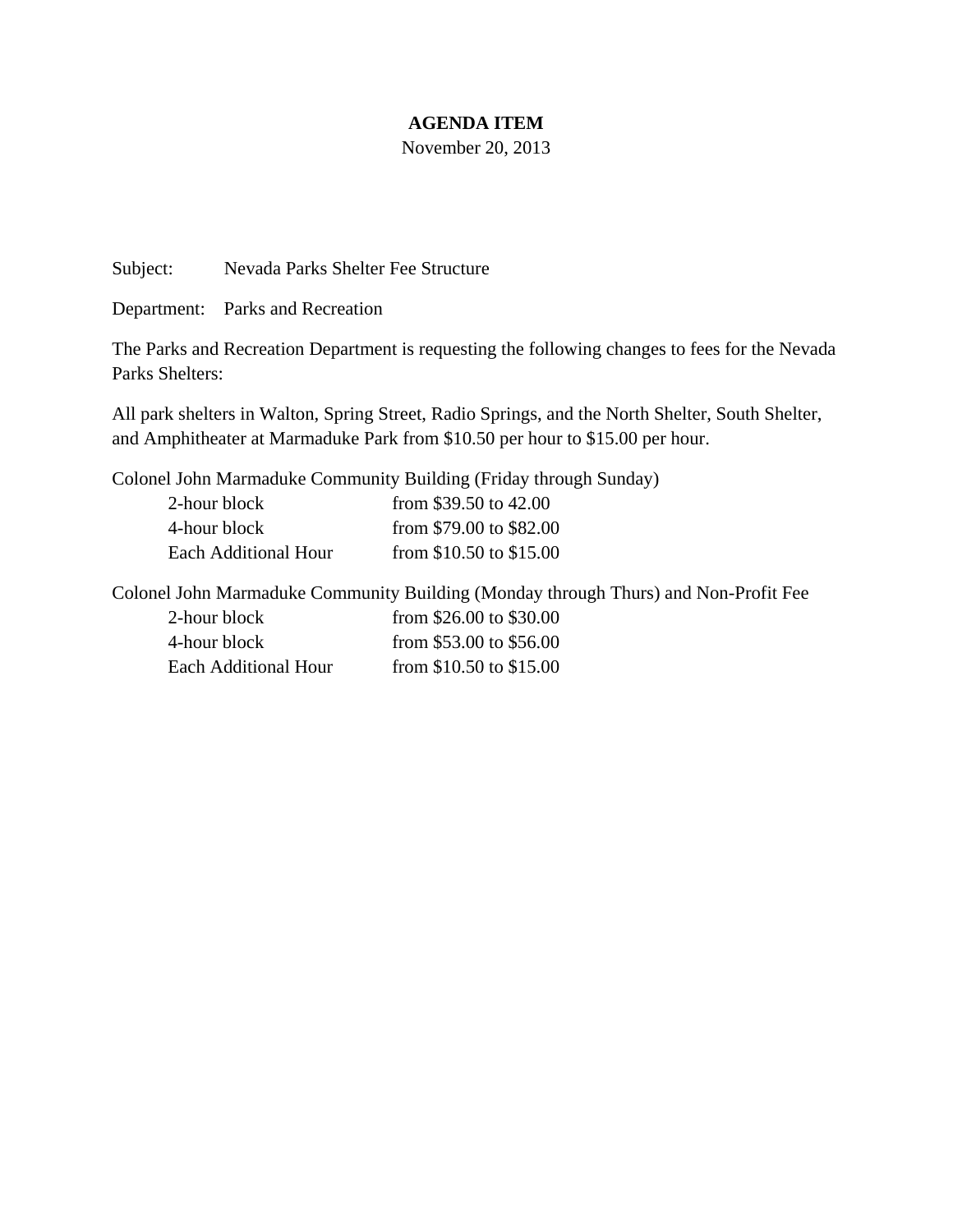## **A SPECIAL ORDINANCE OF THE CITY OF NEVADA, MISSOURI ESTABLISHING A FEE STRUCTURE FOR THE USE OF THE NEVADA PARKS SHELTERS.**

## **BE IT ORDAINED BY THE CITY COUNCIL OF THE CITY OF NEVADA, MISSOURI, THAT:**

**Section 1.** The following fees for use of the Nevada Parks Shelters shall become effective January 1, 2014

| <b>Radio Springs</b>          | 2013    |
|-------------------------------|---------|
| Upper Shelter (per hour)      | \$15.00 |
| Accessible Shelter (per hour) | \$15.00 |
| Island Shelter (per hour)     | \$15.00 |
|                               |         |
| <b>Spring Street Park</b>     |         |
| West Shelter (per hour)       | \$15.00 |
| East Shelter (per hour)       | \$15.00 |
|                               |         |
| <b>Walton Park</b>            |         |
| Lake Shelter (per hour)       | \$15.00 |
|                               |         |
| <b>Marmaduke Park</b>         |         |
| North Shelter (per hour)      | \$15.00 |
| South Shelter (per hour)      | \$15.00 |
| Ampitheater (per hour)        | \$15.00 |
|                               |         |
|                               |         |